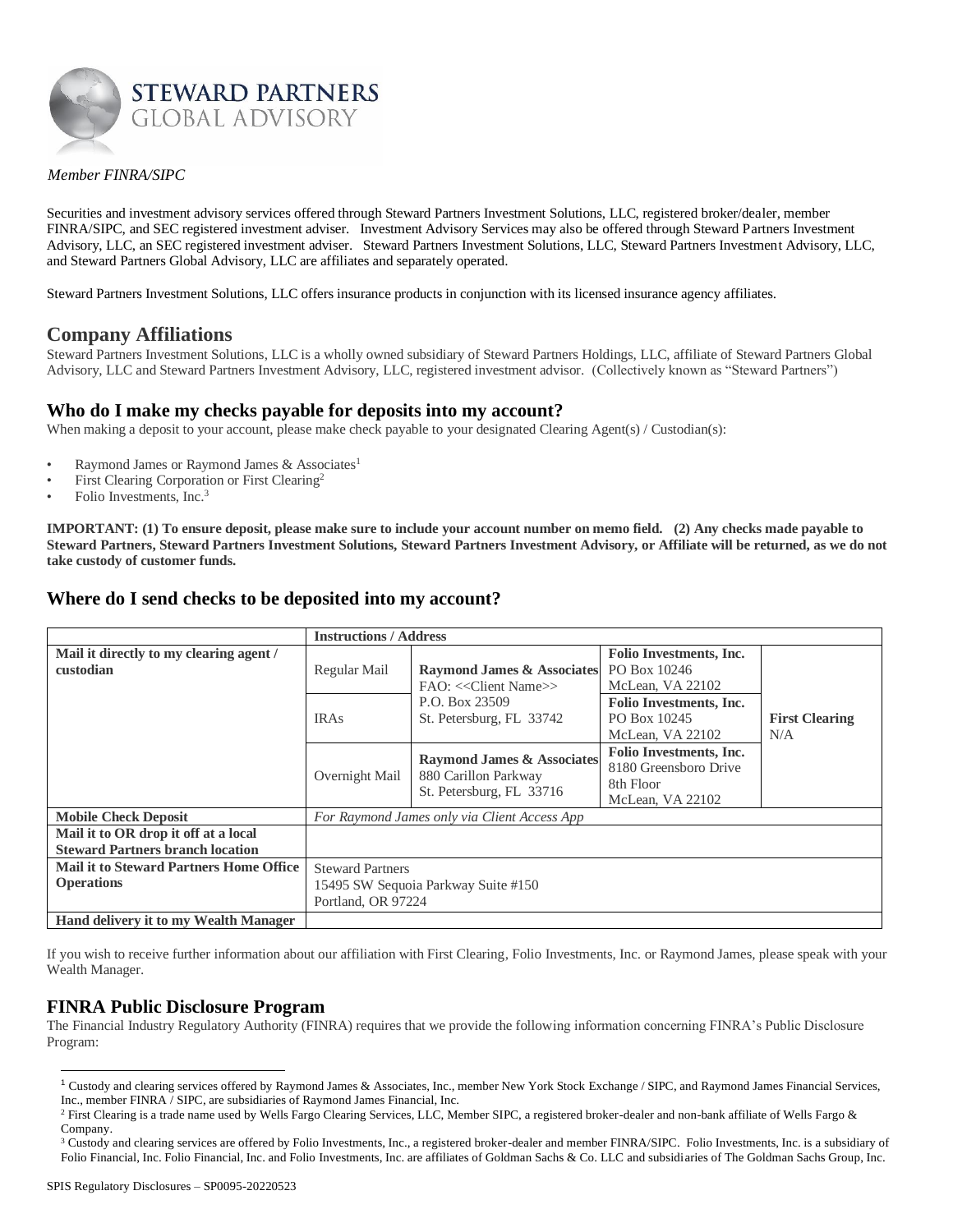The FINRA Regulation Public Disclosure Program hotline number is (800) 289-9999. The FINRA Regulation website address is www.finra.org. An investor brochure that includes information describing the public disclosure program may be obtained from FINRA.

# **MSRB G-10 Investor Education and Protection Notice**

In accordance with the Municipal Securities Rulemaking Board ("MSRB") Rule G-10, Steward Partners Investment Solutions is required to provide, once each calendar year, a notification containing the information below.

- Steward Partners Investment Solutions, LLC is registered with the U.S. Securities and Exchange Commission ("SEC") and the Municipal Securities Rulemaking Board ("MSRB")
- The MSRB website i[s http://www.msrb.org/](http://www.msrb.org/)
- The website provides a link to an investor brochure that describes the MSRB rule's protections

# **Complaints**

Written complaints about your account may be addressed to:

Steward Partners Investment Solutions, LLC Attention: Compliance 15495 SW Sequoia Parkway Suite #150 Portland, OR 97224

You may also call (800) 452-1929 and ask to speak with someone in the Compliance Department.

### **Financial Institutions**

Steward Partners Investment Solutions may offer products or services at certain bank locations or customers. All securities, advisory investments and insurance products are offered by Steward Partners Investment Solutions and its Wealth Managers and a separate non-affiliated company from any Bank.

The investment, insurance and annuity products offered through Steward Partners Investment Solutions are not insured bank deposits.

- The products offered are **NOT** FDIC insured
- The products offered are **NOT** obligations of the Bank
- The products offered are **NOT** guaranteed by the Bank
- The value of the investment **MAY** fluctuate, the return on the investment is **NOT** guaranteed, and loss of principal is possible.

# **Account Protection**

The Securities Investor Protection Corporation (SIPC) was created in 1970 as a non-profit, non-government membership corporation, funded by member broker-dealers. SIPC provides limited coverage to investors on their brokerage accounts if their brokerage firm becomes insolvent.

All Broker-Dealer firms that sell stocks or bonds to the investing public, or that clear such transactions, i.e., introducing or clearing firms respectively, are required to be members of SIPC.

#### **Steward Partners Investment Solutions Coverage:**

Steward Partners Investment Solutions is a member of SIPC. SIPC protects against the loss of cash and securities - such as stocks and bonds held by a customer at a financially troubled SIPC-member brokerage firm. The limit of SIPC protection is \$500,000, which includes a \$250,000 limit for cash. For more information, please refer t[o https://www.sipc.org/for-investors/what-sipc-protects.](https://www.sipc.org/for-investors/what-sipc-protects) 

Please note that each Clearing Agent / Custodian will offer their own SIPC coverage. For more information, please contact us at [info@stewardpartersis.com.](mailto:info@stewardpartersis.com)

### **Important Information About Procedures for Opening a New Account**

#### **USA PATRIOT Act Notice**

IMPORTANT INFORMATION ABOUT PROCEDURES FOR OPENING A NEW ACCOUNT OR ESTABLISHING A NEW CUSTOMER RELATIONSHIP

To help the government fight the funding of terrorism and money laundering activities, Federal law requires all U.S. financial institutions to obtain, verify, and record information that identifies each individual or institution that opens an account or establishes a customer relationship with Steward Partners Investment Solutions.

What this means: If you enter into a new customer relationship with Steward Partners Investment Solutions, the Firm will ask for your name, address, date of birth (as applicable) and other identification information. This information will be used to verify your identity. As appropriate, the Firm may, in its discretion, ask for additional documentation or information. If all required documentation or information is not provided, Steward Partners Investment Solutions may be unable to open an account or establish a relationship with you.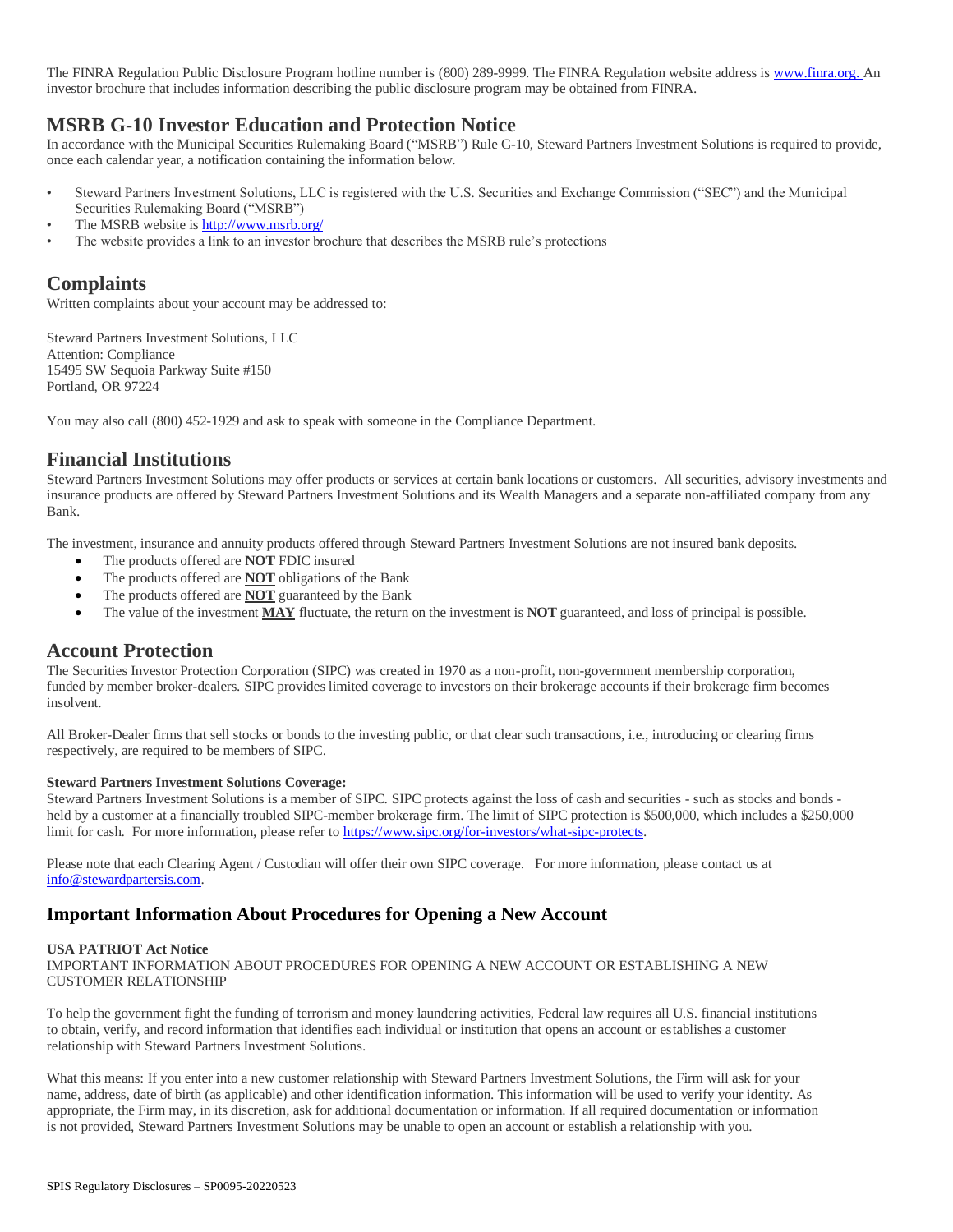# **Additional Disclosures**

#### **Investment Risk**

Investors should carefully consider investment objectives, risks, and expenses before investing any money.

Investing involves risks, including the possible loss of principal and fluctuations in account value. Considerations include risks associated to credit, interest rate, market, inflation, call, prepayment, liquidity, foreign country, currency, sector, political, and taxes.

For investment offered through prospectus, such as mutual funds, variable life insurance and variable annuities, please read its accompanying prospectus carefully before investing.

The investments and services listed may not be appropriate for all investors. Steward Partners Investment Solutions, LLC recommends that investors independently evaluate particular investments, and encourages investors to seek the advice of a Wealth Manager. The appropriateness of a particular investment will depend upon an investor's individual circumstances and objectives.

#### **Electronic purchase or sale requests**

Please do not use e-mail to request, authorize or effect the purchase or sale of any security. Unfortunately, we cannot execute such instructions provided in e-mail.

#### **Fund transfer instructions sent via email require executed authorized documentation**

Steward Partners Investment Solutions will only accept fund transfer instructions sent via e-mail that attach or include properly executed authorized fund transfer documentation. For further information, please contact your Wealth Manager.

#### **Electronic communications**

Steward Partners Investment Solutions reserves the right, to the extent required and/or permitted by applicable law, to archive and monitor all electronic communications (including, but not limited to, emails, instant messages, text messages and social media posts), and reproduce electronic communications to state, federal or other regulatory agencies.

#### **Electronic communications are not intended as an official communication**

Unless otherwise agreed, an electronic communications related to your account is not intended as an official document or confirmation, and we do not accept responsibility for, or guarantee it to be, accurate, timely, secure, error or virus-free. The information in such communications is provided is for informational purposes only. In the event of a conflict between this communication and official communications (i.e. - statements, confirmations, etc.), the official communication should be relied upon.

#### **Information may not be secure when transmitted over the Internet**

Steward Partners Investment Solutions makes no representation or warranty that electronic communications sent will be confidential. Electronic communications may be intercepted or accessed by unauthorized or unintended parties, may not arrive at the intended destination, or may not arrive in the form transmitted. Steward Partners Investment Solutions utilizes technology to securely deliver electronic communications.

**Electronic communications may be delayed, therefore information contained within may not be up to date.** Electronic communications cannot be guaranteed to be timely, secure or error free. Information provided speaks only as of its date. We do not undertake any duty to update the information or otherwise advise you of changes in our opinion, the research or information we make available to you.

#### **All communications on our websites or on any social media sites are not intended to serve as:**

- An offer or solicitation to buy or sell securities or other investment instrument or
- Investment advice for your specific situation

#### **Tax / Legal Advice**

Steward Partners Investment Solutions, LLC ("Steward Partners"), its affiliates and Steward Partners Wealth Managers do not provide tax or legal advice. You should consult with your tax advisor for matters involving taxation and tax planning and their attorney for matters involving trust and estate planning and other legal matters.

#### **Third Party Data**

Steward Partners Investment Solutions, its Associated Persons or Affiliates, are not responsible for content posted by third parties via internet websites, social media sites and/or its messaging services, nor does it endorse such content. SPIS believes such third-party posts are from reliable sources but has not reviewed their contents for accuracy or completeness.

#### **U.S. Treasury Circular 230 Tax Notice**

Steward Partners Investment Solutions does not render advice on tax and tax accounting matters to clients. This communication is not intended or written to be used, and it cannot be used by any taxpayer, for the purpose of avoiding penalties that may be imposed on the taxpayer under U.S. federal income tax laws. Investors should consult their own legal, tax investment or other advisors, at both the onset of any transaction and on an ongoing basis to determine the laws and analyses applicable to their specific circumstances.

#### **Spam**

If you receive unwanted electronic communications from our Firm or one of our associates, please contact the sender to have your contact information removed or contac[t info@stewardpartnersis.com.](mailto:info@stewardpartnersis.com)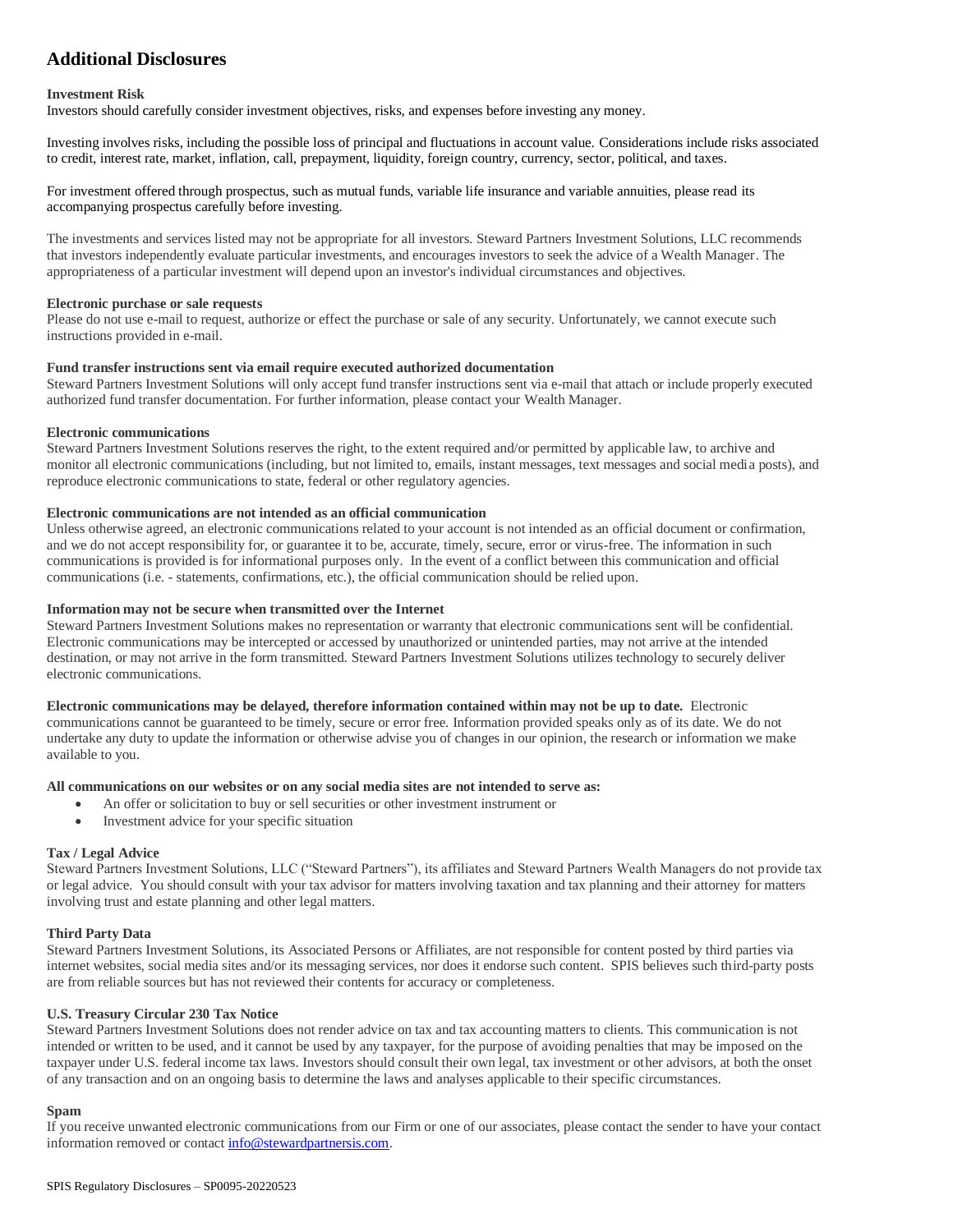#### **ERISA Fiduciary**

When Steward Partners Investment Solutions LLC, its affiliates and Steward Partners Wealth Managers provide "investment advice" regarding a retirement or welfare benefit plan account, an individual retirement account or a Coverdell education savings account. Steward Partners is a "fiduciary" as those terms are defined under the Employee Retirement Income Security Act of 1974, as amended ("ERISA"), and/or the Internal Revenue Code of 1986 (the "Code"), as applicable. When Steward Partners provides investment education, takes orders on an unsolicited basis or otherwise does not provide "investment advice", Steward Partners will not be considered a "fiduciary" under ERISA and/or the Code. Tax laws are complex and subject to change. Steward Partners does not provide tax or legal advice. Individuals are encouraged to consult their tax and legal advisors (a) before establishing a Retirement Account, and (b) regarding any potential tax, ERISA and related consequences of any investments or other transactions made with respect to a Retirement Account.

#### **Use of Historic Performance Data Risk Disclosure**

Unless stated otherwise, any performance data quoted represents past performance. Past performance is not indicative of future returns/losses. No representation or warranty is made that any returns indicated will be achieved. Certain assumptions may have been made in the analysis which have resulted in any returns detailed herein. Transaction costs (such as commissions) are not included in the calculation of returns. Changes to the assumptions may have a material impact on any returns detailed. Potential investors should be aware that certain legal, accounting and tax restrictions, margin requirements, commissions and other transaction costs and changes to the assumptions set forth herein may significantly affect the economic consequences of the transactions discussed herein.

#### **Options Risk Disclosure**

Options are not for everyone. Before engaging in the purchasing or writing of options, investors should understand the nature and extent of their rights and obligations and be aware of the risks involved, including the risks pertaining to the business and financial condition of the issuer and the underlying stock. A secondary market may not exist for these securities. For customers of Steward Partners Investment Solutions who are purchasing or writing exchange-traded options, your attention is called to the publication "Characteristics and Risks of Standardized Options". That publication, which you should have read and understood prior to investing in options, can be viewed at the following address: <https://www.theocc.com/Company-Information/Documents-and-Archives/Options-Disclosure-Document>

Clients engaging in the execution structure known as Spreading should understand that Spreading may also entail substantial commissions, because it involves at least twice the number of contracts as a long or short position and because spreads are almost invariably closed out prior to expiration. Potential investors should be advised that the tax treatment applicable to spread transactions should be carefully reviewed prior to entering into any transaction. Also, it should be pointed out that while the investor who engages in spread transactions may be reducing risk, he is also reducing his profit potential. The risk/ reward ratio, hence, is an important consideration. The risk of exercise in a spread position is the same as that in a short position. Certain investors may be able to anticipate exercise and execute a "rollover" transaction. However, should exercise occur, it would clearly mark the end of the spread position and thereby change the risk/reward ratio. Due to early assignments of the short side of the spread, what appears to be a limited risk spread may have more risk than initially perceived. An investor with a spread position in index options that is assigned an exercise is at risk for any adverse movement in the current level between the time the settlement value is determined on the date when the exercise notice is filed with OCC and the time when such investor sells or exercises the long leg of the spread. Other multiple-option strategies involving cash settled options, including combinations and straddles, present similar risk.

#### **ETFs Risk Disclosures and other Important Information**

We remind investors that these investments are subject to market risk and will fluctuate in value. Investors may obtain prospectuses for the funds described in this report from the ETF distributor.

#### **Margin Disclosure Statement**

Steward Partners Investment Solutions ("SPIS"), acting as introducing broker/dealer, is furnishing this document to provide some basic facts about purchasing securities on margin and to alert you to the risks involved with trading securities in a margin account. Before trading stocks in a margin account, you should carefully review this document and the clearing / custodian firm's margin agreement that we provided to you. If a conflict between this document and any other agreements arises with Steward Partners Investment Solutions, the clearing/ custodian firm margin agreement will govern. If you have any questions or concerns, please contact your Wealth Manager.

When you purchase securities, you may pay for the securities in full or you may borrow part of the purchase price from the clearing / custodian firm. If you choose to borrow funds from the clearing / custodian firm, you will open a margin account with the clearing / custodian firm. The securities purchased are clearing / custodian firm's collateral for the loan to you. If the securities in your account decline in value, so does the value of the collateral supporting your loan, and, as a result, SPIS and clearing /custodian firm ("We" or "Us") can take action, such as issue a margin call and/or sell securities or other assets in any of your accounts held with the clearing/custodian firm, in order to maintain the required equity in the account.

It is important that you understand fully the risks involved in trading securities on margin, which include but are not limited to the following risks:

- You can lose more funds than you deposit in the margin account(s). A decline in the value of securities that are purchased on margin may require you to provide additional funds to the clearing/custodian firm that has made the loan to avoid the forced sale of those securities or other securities or assets in your account(s).
- We can force the sale of securities or other assets in your accounts. If the equity in your account falls below the maintenance margin requirements, or the firm's higher "house" requirements, we can sell the securities or other assets in any of your accounts held at the clearing/custodian firm to cover the margin deficiency. You also will be responsible for any short fall in the account after such a sale.
- We can sell your securities or other assets without contacting you. Some investors mistakenly believe that we must contact them for a margin call to be valid, and that we cannot liquidate securities or other assets in their accounts to meet the call unless we have contacted them first. This is not the case. We will attempt to notify you of margin calls, but we are not required to do so. However, even if we have contacted you and provided a specific date by which you can meet a margin call, we can still take necessary steps to protect its financial interests, including immediately selling